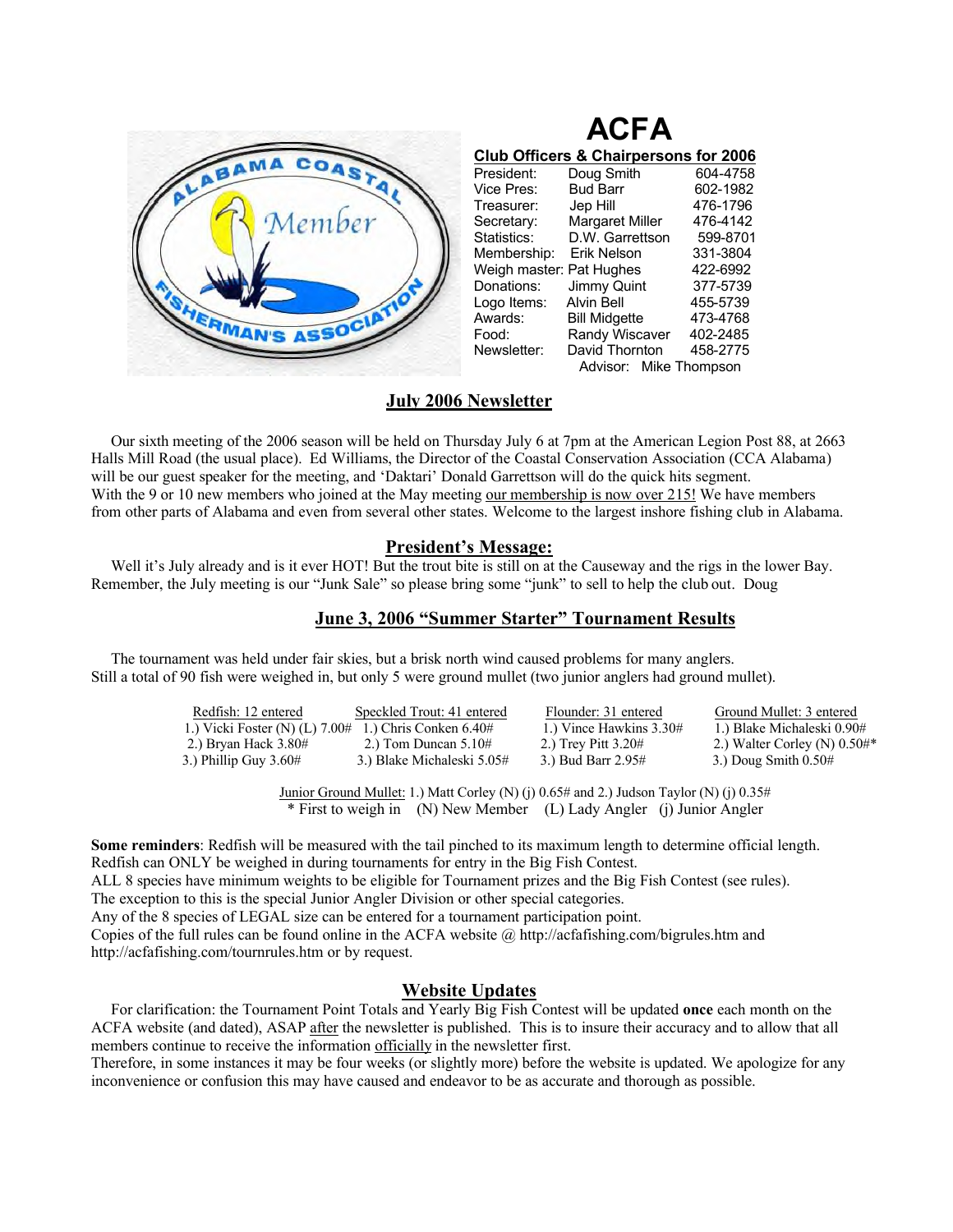#### **July Junk Sale**

Did you ever come across that 'great deal' that was just so good you HAD to buy it? Well we've got 'em at the Annual ACFA July Junk Sale, where one angler's trash is another's treasure. All you have to do is get to the meeting a little early (6-6:30 pm) and bring any unused or unwanted items. There will be tables set up near the front of the room where you can spread your wares. We will try to have labels on hand for you to put your name and the amount you're asking. ALL we ask in return is 10% of the proceeds for the club treasury.

 So how does that work? Let's say "Some Fisher" has several used lures, several packs of plastic baits he's never opened, and an old anchor. He keeps track of the transactions and sells them all for a total of \$18.50. At the end of meeting he simply takes 10% of what he got for his stuff (\$1.85) and gives that to the club Treasurer (Jep Hill). Even the small amounts add up as this sale usually has several hundreds of dollars changing hands and the club nets \$50 or more. So please <u>come early (6-6:30</u>) to sell and buy, <u>bring your items</u>, and small bills and change (to speed the transactions).

#### **Membership Rosters**

 Traditionally full membership rosters have been made available for our members at the June meeting. Through unforeseen circumstances we were not able to provide those at the June meeting. Therefore the rosters will be made available for pickup only (NO lists are mailed) at the July and August meetings.

#### **ACFA July Tournament "Rodeo Warm-Up" Saturday July 8th**

 Four species (flounder, redfish, speckled trout and white trout) are on the slate this month with a couple of twists. The speckled trout category will be a 5 fish creel for two angler teams (though a single angler may fish and enter 5 specks by them self if they wish). This should be interesting as the specks are spread all over from the Gulf beaches to the delta areas and from Perdido Bay to the Mississippi Sound and the water is hot, real HOT! Let's hope the catching will be too. The existing club record for this event is 16.20# held by Doug Smith and Bruce Howle Jr. And in case you didn't hear, that same Doug Smith won the inaugural WNSP Inshore Fishing Classic this past Saturday with a 5 speckled trout creel of 24# 13 oz! And Bruce Howle Jr had the  $3^{rd}$  place lunker speck at 5.95# WOW! look out for these two next weekend!

 The other twist in this month's tourney is we will again be offering three separate plaques to be awarded to the junior anglers but in white trout this time around. Hopefully the weather and the fish will cooperate for the kids too. The weighin will be from 3 till 5 pm behind the American Legion Post 250 (the usual place and time) on Dauphin Island Parkway (AL Hwy 163) one block south of the blinking light near the Greer's Foodstore.

#### **Speaking of weighins**

 As our club has continued to grow, it is more difficult to track under whose membership the junior and lady anglers and registered under. Of course our memberships include spouses and children under age 16 (including stepchildren). We don't want to leave anyone out of the record keeping, but to avoid any confusion it would be GREATLY appreciated if the junior and lady anglers would ask the record keeper to make a note as to the member's name they are weighing in under, especially for the children with a different last name. Thank you for your cooperation.

#### **Tournament Weighin Help**

 Everyone should agree that our weigh master Pat Hughes 'kneedeep' has done an outstanding job the past several years in weighing scores of fish at each tournament (often alone and up to his eyeballs in fish and paperwork). If anyone would volunteer to assist Pat (full or part-time) especially with the record keeping chores, it would surely help 'lighten the load'.

#### **And howabout those cooks!**

 Kudos to Randy Wiscaver 'Bigun' and 'Doc' Kevin Cormier for their efforts in feeding us at all the tournaments so far this season. This is a huge undertaking with lots of planning and preparation to make happen, which it has deliciously! So on behalf of all the ACFA members, hearty thanks and well done! And please, pass the catsup ;-)

Soooo, what will they have on the menu for this month's Tournament? Well we'll have to find out at the meeting ...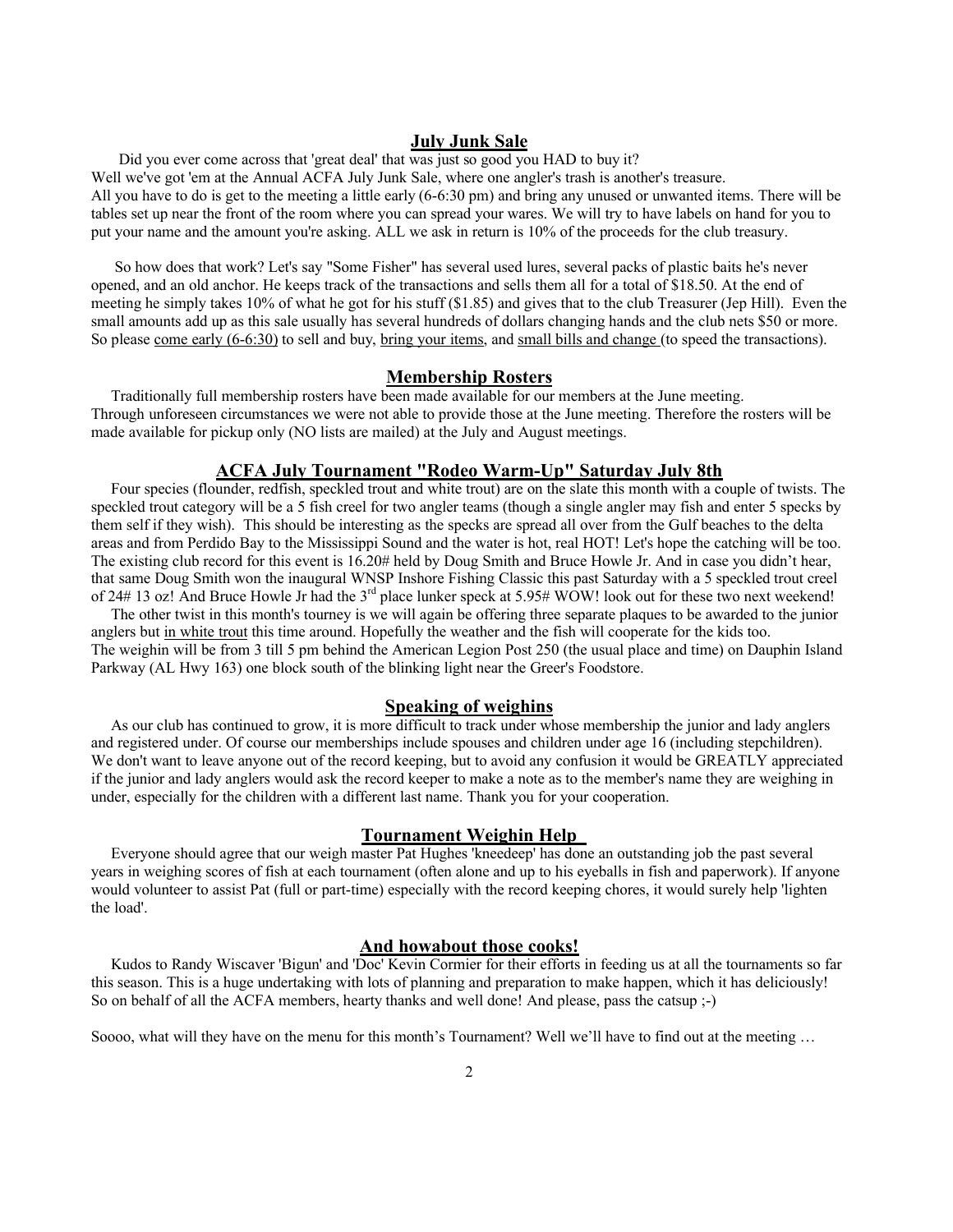### **Congratulations!**

 To all current and former ACFA members who have successfully competed in other tournaments, especially those on the professional level. At risk of leaving someone out, we defer listing and wish you all an admirable "Well done!"

#### **The 'Mini Seminar' Series Is On Hold**

 Due to the July Junk Sale being held this month, the Mini Seminar Series will take this month off and resume just prior to the August meeting with the theme: "Artificial vs. Live Bait" And thanks for your support!

# **It's about "Tarpoonia time"**

 More than a few members on the ACFA website have expressed interest in getting together for a tarpon fishing day (or two) in July and August. The dates agreed upon are Sunday July 9th and Saturday August 12th. See Jason Miller or Rick Gaines at the meetings for details pertaining to this "unofficial" event or logon to our website in the 'Members ONLY' forum @ http://acfafishing.com/phpBB/viewtopic.php?t=4559

## **We're Halfway Through The Season …**

 so be sure and continue to sign in to register for our Grand Attendance Prize Package (ice chest) to be given away at our December awards banquet to someone who has attended at least 8 of the 10 meetings. We would appreciate any appropriate items to add to the prize package or as door prizes for the meetings, or (IF you

wish) make a cash donation that we can buy items with. See Erik Nelson 'TIC' at the check in table.

# **Logo Items**

Alvin Bell says he still has plenty of ACFA logo items to sell, and will have them at the July meeting.

# **Rod Raffle**

 Continues for the custom built Billy Stix fishing rod donated by Billy McDaniel to be drawn at the August meeting. Thanks again Billy! More than a few ACFA members have ordered rods from Billy. You can check them out  $\omega$ http://www.billystix.com/ See Erik Nelson (at the signup table) for tickets (he owns several ;-)

#### **REMINDERS-**

- **· Please wear a nametag at the meeting to facilitate getting to know one another**
- **· Be sure and sign in (for the Attendance Prize given away later this year)**
- **· Donations are needed for the Attendance Prize (see Eric Nelson at the sign in table)**
- **· Donations are also needed for the Door Prizes (see Jimmy Quint or call 377-5739)**
- **· NO SMOKING inside the meeting hall please**
- **· NO OUTSIDE ALCOHOL at the meeting hall premises (Post 88)**
- **· Please be respectful to our speakers and save questions to the end of their presentation**
- **· The BillyStix Rod raffle continues until the August meeting**
- **· A separate Junior Angler category for white trout in the July Tournament (plaques will be awarded for 3 places)**